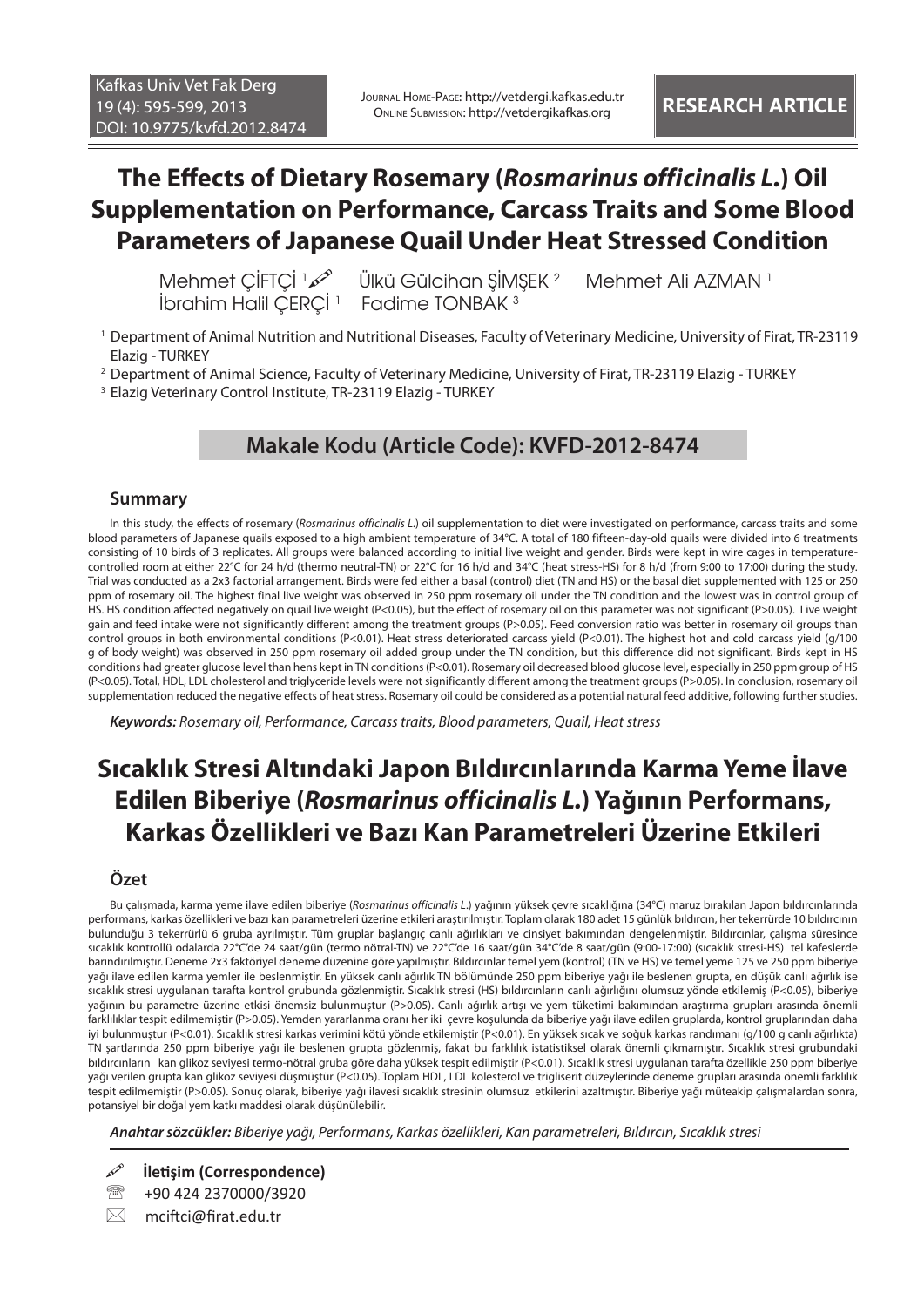# **INTRODUCTION**

Heat stress is one of the most important factors adversely affecting overall poultry production in tropical countries [1]. Heat stress has been associated with decreases on weight gain, feed intake, feed efficiency and digestibility of nutrients of birds [2]. The ideal temperature for poultry is 10-22°C for optimum body weight and 15-27°C for feed efficiency.

Different natural agents are used to minimize the harmful effects of heat stress on performance of poultry. For example some vitamins  $[3,4]$ , minerals  $[5]$  and substances with antioxidant character such as tomato powder [6], Turkish propolis [7], different essential oils [8] and oil mix (*Thymus serpyllum, Laurus nobilis L., Myrtle oil, Foeniculum vulgare, Salvia officinalis*) [9].

Rosemary, (*Rosmarinus officinalis L.*), of the family Labiatae, is an aromatic shrub with an intense pleasant smell reminiscent of pine wood [10]. The essential oil volatile composition of rosemary has been the subject of considerable research in recent years. The principal volatile compounds in rosemary are camphor and 1,8-cineole, followed by borneol, verbenone, a-pinene and camphene [11-13]. Rosemary's oils from natural populations showed high variations in their antimicrobial and antioxidant activity [14,15].

The aim of this study was to evaluate the effects of dietary Rosemary oil (*Rosmarinus officinalis L.*) supplementation on the performance, carcass traits and some blood parameters in Japanese quail reared in thermo-neutral (TN) condition and exposed to high ambient temperatures (HS) of 22 and 34°C, respectively.

# **MATERIAL and METHODS**

### *Experimental Design and Diet Regimens*

A total of 180 fifteen-day-old Japanese quails *(Coturnix coturnix japonica)* obtained from a commercial company (Deva-Yum Marketing Company, Elazig, Turkey) were used after Firat University Animal Ethical Committee approval (Official form date and number: 20.01.2012 and 2012/06). The experiment was conducted at the Poultry Unit of Veterinary Faculty, Firat University, between February 15 to March 14. The birds which were exposed to two different ambient temperature [thermo-neutral (TN) and heat stress (HS)] and three different concentrations of rosemary oil (0, 125 and 250 mg/kg), were divided into 6 treatments consisting of 10 birds of 3 replicates according to 2x3 factorial order. All groups were balanced according to initial live weight and gender. Birds were kept in wire cages in temperature controlled room at either 22°C for 24 h/d (TN) or 22°C for 16 h/d and 34°C (HS) for 8 h/d (from 9:00 to 17:00 h). At both temperatures, birds were fed either a basal diet or the basal diet supplemented with 125 or 250

ppm rosemary oil. The rosemary oil was mixed in a carrier (zeolite), which was then added at one kg per hundred kg to the basal diet. For the rosemary oil treatments, 125 or 250 mg of commercial rosemary oil were added per kg of feed. The concentrations of the volatile components in rosemary oil were shown *Table 1*. Diets and fresh water were offered *ad libitum*. Light was provided continuously (24 h) throughout the experiment. Ingredients and chemical composition of the basal diet were shown in *Table 2*. The basal diets contained 23.87% CP and 2897 kcal/kg of ME.

| Table 1. The concentration of the volatile components in rosemary oil<br><b>Tablo 1.</b> Biberiye yağının içindeki uçucu bileşenlerin konsantrasyonu |                          |  |  |  |  |
|------------------------------------------------------------------------------------------------------------------------------------------------------|--------------------------|--|--|--|--|
| <b>Volatile Components</b>                                                                                                                           | <b>Concentration (%)</b> |  |  |  |  |
| 1,8 Cineole                                                                                                                                          | 39.31                    |  |  |  |  |
| Camphor                                                                                                                                              | 14.69                    |  |  |  |  |
| a-Pinene                                                                                                                                             | 13.85                    |  |  |  |  |
| β-Pinene                                                                                                                                             | 9.87                     |  |  |  |  |
| Camphene                                                                                                                                             | 6.17                     |  |  |  |  |
| Limonene                                                                                                                                             | 3.17                     |  |  |  |  |
| P-Cymene                                                                                                                                             | 2.58                     |  |  |  |  |
| Borneol                                                                                                                                              | 2.33                     |  |  |  |  |
| Myrcene                                                                                                                                              | 2.02                     |  |  |  |  |
| α-Terpineol                                                                                                                                          | 2.28                     |  |  |  |  |
| <b>Bornyl Acetate</b>                                                                                                                                | 1.46                     |  |  |  |  |
| Others                                                                                                                                               | 2.27                     |  |  |  |  |

| Tablo 2. Standart karma yemin bileşimi ve kimyasal kompozisyonu |       |                                |       |  |  |  |  |
|-----------------------------------------------------------------|-------|--------------------------------|-------|--|--|--|--|
| <b>Feed Ingredients</b>                                         | $\%$  | <b>Nutritional Composition</b> | $\%$  |  |  |  |  |
| Maize                                                           | 29.03 | Dry matter                     | 88.25 |  |  |  |  |
| Wheat                                                           | 25.00 | Crude protein                  | 23.87 |  |  |  |  |
| Soybean meal (48 CP)                                            | 34.29 | Crude fibre                    | 2.55  |  |  |  |  |
| <b>Corn Gluten</b>                                              | 4.10  | <b>Ether extract</b>           | 4.75  |  |  |  |  |
| Vegetable oil                                                   | 2.92  | Ash                            | 5.45  |  |  |  |  |
| Dicalcium phosphate                                             | 2.02  | Calcium <sup>****</sup>        | 1.00  |  |  |  |  |
| <b>Ground limestone</b>                                         | 0.87  | Available phosphorus****       | 0.79  |  |  |  |  |
| NaHCO <sub>3</sub>                                              | 0.12  | Methionine ****                | 0.40  |  |  |  |  |
| Salt                                                            | 0.28  | Lysine ****                    | 1.18  |  |  |  |  |
| DL-Metiyonin                                                    | 0.02  | ME, kcal/kg****                | 2897  |  |  |  |  |
| Vitamin mix *                                                   | 0.25  |                                |       |  |  |  |  |
| Mineral mix**                                                   | 0.10  |                                |       |  |  |  |  |
| Additive***                                                     | 1.00  |                                |       |  |  |  |  |

*Table 2. Ingredients and chemical composition of standard diet*

*\** Vitamin premix supplied per 2.5 kg; Vitamin A 12.000.000 IU; vitamin D<sub>3</sub>2.000.000 *IU; vitamin E 35.000 mg; vitamin K<sub>3</sub> 4.000 mg; vitamin B<sub>1</sub> 3.000 mg; vitamin B<sub>1</sub>*  $7.000$  mg; Niacine 20.000 mg; Calcium D-pantotenat 10.000 mg; vitamin  $B_6$  5.000 *mg; vitamin B12 15 mg; Folik Asit 1.000 mg; D-Biotin 45 mg; vitamin C 50.000 mg; Choline chloride 125.000 mg; Canthaxanthin 2.500 mg; Apo Karotenoik Acid Ester 500 mg, \*\* Mineral premix supplied per kg; Mn 80.000 mg; Fe 60.000 mg; Zn 60.000 mg; Cu 5.000 mg; Co 200 mg; I 1.000 mg; Se 150 mg, \*\*\* Group Rosemary 0 (1.000 g zeolit); Group Rosemary 125 (12.5 g rosemary oil+987.5 g zeolit); Group Rosemary 250 (25 g rosemary oil + 975 g zeolit), \*\*\*\* Calculated*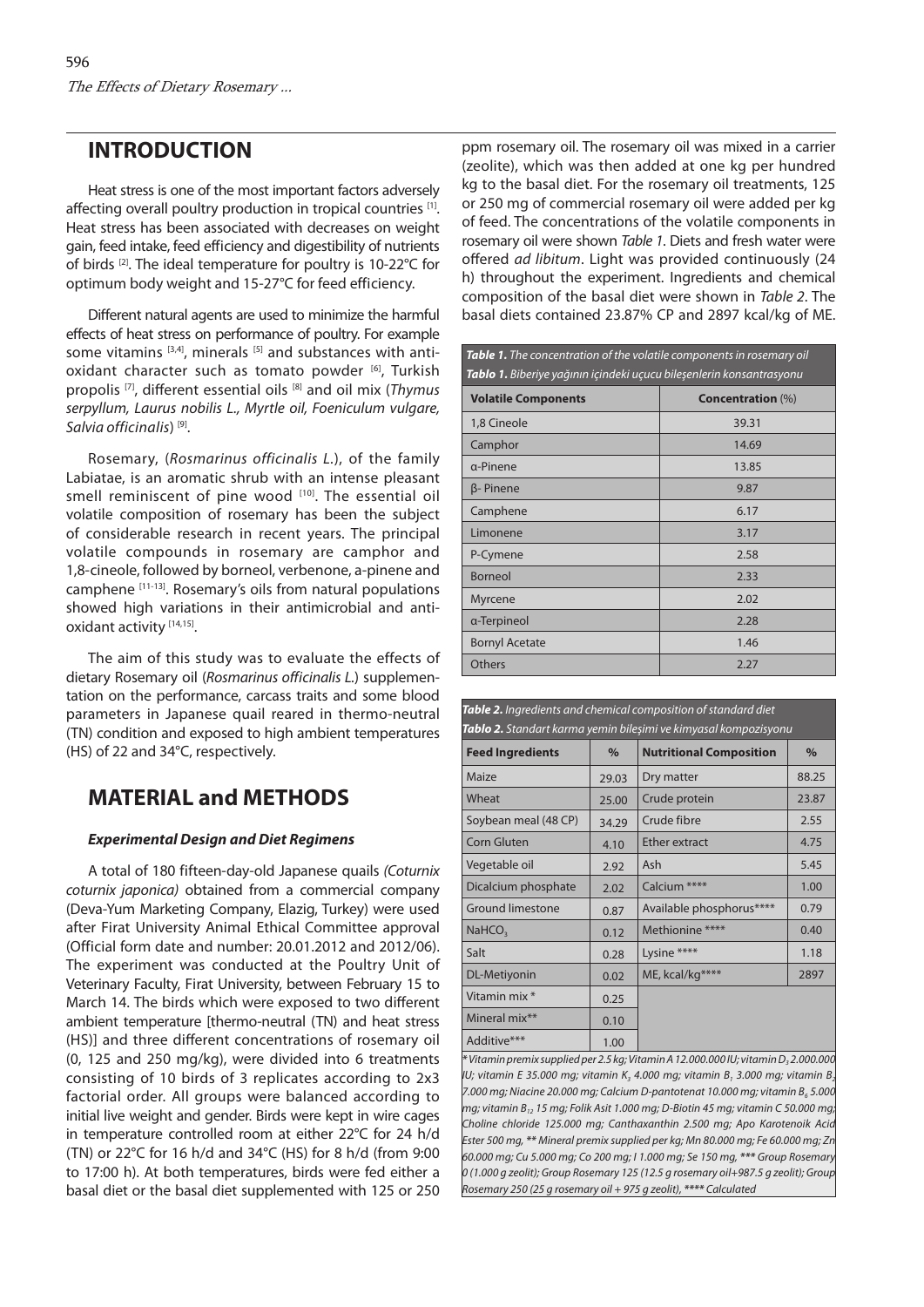Feed intake and BW were determined at weekly intervals. The weight gain and feed conversion of birds were then calculated.

At the end of the study  $(43<sup>th</sup>$  day) six males and females quail from each group with an average body weight near the group average were slaughtered and blood samples were collected. Blood samples were centrifuged at 2260 × *g* for 5 min, and sera were collected. Following slaughtering, hot and cold carcass characteristics were evaluated according to Institute of Turkish standards rules [16].

#### *Chemical Analysis*

Serum cholesterol, triglyceride, and glucose concentrations were measured using a biochemical analyzer (Olympus AU-600) at University of Firat, Faculty of Medicine, Department of Biochemistry. Chemical composition of feed ingredients (dry matter, crude protein, ash and ether extract) were analyzed according to the AOAC<sup>[17]</sup> procedures and crude fiber was determined by the methods of Crampton and Maynard [18].

### **Statistical Analysis**

Data were subjected to two-way anova by using GLM (General Linear Model) prosedure. Significant differences were further subjected to Duncan's multiple range test (SPSS [19]). The results were considered as significant when *P* values were lower than 0.05.

## **RESULTS**

The effects of dietary rosemary oil on performance of quails are given in *Table 3*. As shown in *Table 3*, the highest final live weight was observed in 250 ppm rosemary oil under the TN condition, the lowest was obtained in control group of HS condition. Heat stress decreased live weight

of quails (P<0.05), supplementation of rosemary oil on live weight was not significant and dose of rosemary oil was not important among the groups of both TN and HS conditions. Live weight gain and feed intake were not significantly different among the treatment groups both in TN and HS conditions (P>0.05). The worst feed conversion ratio was calculated in control groups of both TN and HS conditions. Feed conversion ratio was improved in rosemary oil groups of 125 and 250 ppm in both conditions (P<0.01). The highest hot and cold carcass yield (g/100 g of body weight) was observed in 250 ppm rosemary oil under the TN condition. The lowest was in control group of HS. Under HS condition, deterioration of carcass yield was found significant (P<0.01).

Heat stress affected blood glucose level (P<0.01). Birds kept in HS conditions had greater glucose level than hens kept in TN conditions *(Table 4)*. Rosemary oil decreased blood glucose level especially in 250 ppm rosemary oil group (P<0.05). Total, HDL, LDL cholesterol and triglyceride levels were not significantly different among the treatments  $(P>0.05)$ .

## **DISCUSSION**

In the present study, rosemary oil supplementation to diet had significant effects on the measured values under thermo-neutral (TN) and heat stress (HS) conditions in growing Japanese quails; it improved performance, positively. The improved performance of rosemary oil groups could be due to these positive effects of rosemary oil on digestive system. In agreement with these results, HERNANDEZ et al.<sup>[20]</sup> reported that a supplementation of essential oil extract (EOE) from oregano, cinnamon and pepper improved apparent whole tract and ileac digestibility of the nutrients in broilers. JANG et al.<sup>[21]</sup> showed that a supplementation of a blend of commercial essential oils

*Table 3. Effects of rosemary (Rosmarinus officinalis L.) supplementation in diet on performance, hot and cold carcass yield in Japanese quail reared under heat stress*

*Tablo 3. Sıcaklık stresi altındaki Japon bıldırcınlarında karma yeme ilave edilen biberiye (Rosmarinus officinalis L.) yağının performans, sıcak ve soğuk karkas üzerine etkileri*

|                                                                                                                                                                                                 | <b>Rosemary Oil, ppm</b>     |                   |                            |                            |                                                |                   | <b>Main Effects of</b> |           |
|-------------------------------------------------------------------------------------------------------------------------------------------------------------------------------------------------|------------------------------|-------------------|----------------------------|----------------------------|------------------------------------------------|-------------------|------------------------|-----------|
| <b>Traits</b>                                                                                                                                                                                   |                              | <b>HS</b>         |                            |                            | <b>Heat Stress and</b><br><b>Feed Additive</b> |                   |                        |           |
|                                                                                                                                                                                                 | $\bf{0}$                     | 125               | 250                        | $\bf{0}$                   | 125                                            | 250               | <b>HS</b>              | <b>FA</b> |
| Initial Live Weight, q                                                                                                                                                                          | 58.15±0.85                   | 58.10±0.30        | 58.10±0.50                 | 58.50±1.00                 | 58.20±0.20                                     | 58.10±0.40        | <b>NS</b>              | <b>NS</b> |
| Final Live Weight, q                                                                                                                                                                            | 192.67±3.88                  | 200.60±4.05       | $202.54 \pm 3.55$          | 206.20±5.80                | 205.56±3.92                                    | $214.11 \pm 3.66$ | $\ast$                 | <b>NS</b> |
| Live Weight Gain, g/bird/day                                                                                                                                                                    | $4.64 \pm 0.12$              | $4.91 \pm 0.40$   | $4.98 \pm 0.16$            | $5.09 \pm 0.17$            | $5.08 \pm 0.13$                                | $5.38 \pm 0.12$   | <b>NS</b>              | <b>NS</b> |
| Feed Intake, g/bird/day                                                                                                                                                                         | 17.04±0.06                   | $17.15 \pm 0.12$  | $17.28 \pm 0.15$           | $18.61 \pm 0.10$           | 17.76±0.63                                     | 18.60±0.37        | <b>NS</b>              | <b>NS</b> |
| Feed Conversion Ratio, q feed/q gain                                                                                                                                                            | $3.68 \pm 0.01$ <sup>a</sup> | $3.50 \pm 0.04^b$ | $3.47 \pm 0.01^{\text{b}}$ | $3.66 \pm 0.03^{\text{A}}$ | $3.50 \pm 0.05^8$                              | $3.46 \pm 0.01^8$ | <b>NS</b>              | $**$      |
| Hot Carcass, q hot carcase wt/100 q live wt.                                                                                                                                                    | 64.73±0.75                   | $65.97 \pm 1.03$  | $66.55 \pm 1.92$           | 69.92±1.29                 | 69.31±0.90                                     | $70.64 \pm 1.15$  | $**$                   | <b>NS</b> |
| Cold Carcass, q cold carcase wt/100 q live wt.                                                                                                                                                  | 62.70±0.86                   | $64.32 \pm 1.09$  | 64.24±1.96                 | $67.71 \pm 1.19$           | $67.85 \pm 1.27$                               | 69.04±1.04        | $**$                   | <b>NS</b> |
| NS: Non significant, * P<0.05, ** P<0.01, abAB: Mean values with different superscripts within a column differ significantly, HS: Heat stres, TN: Thermo-<br>Neutral, <b>FA</b> : Feed Additive |                              |                   |                            |                            |                                                |                   |                        |           |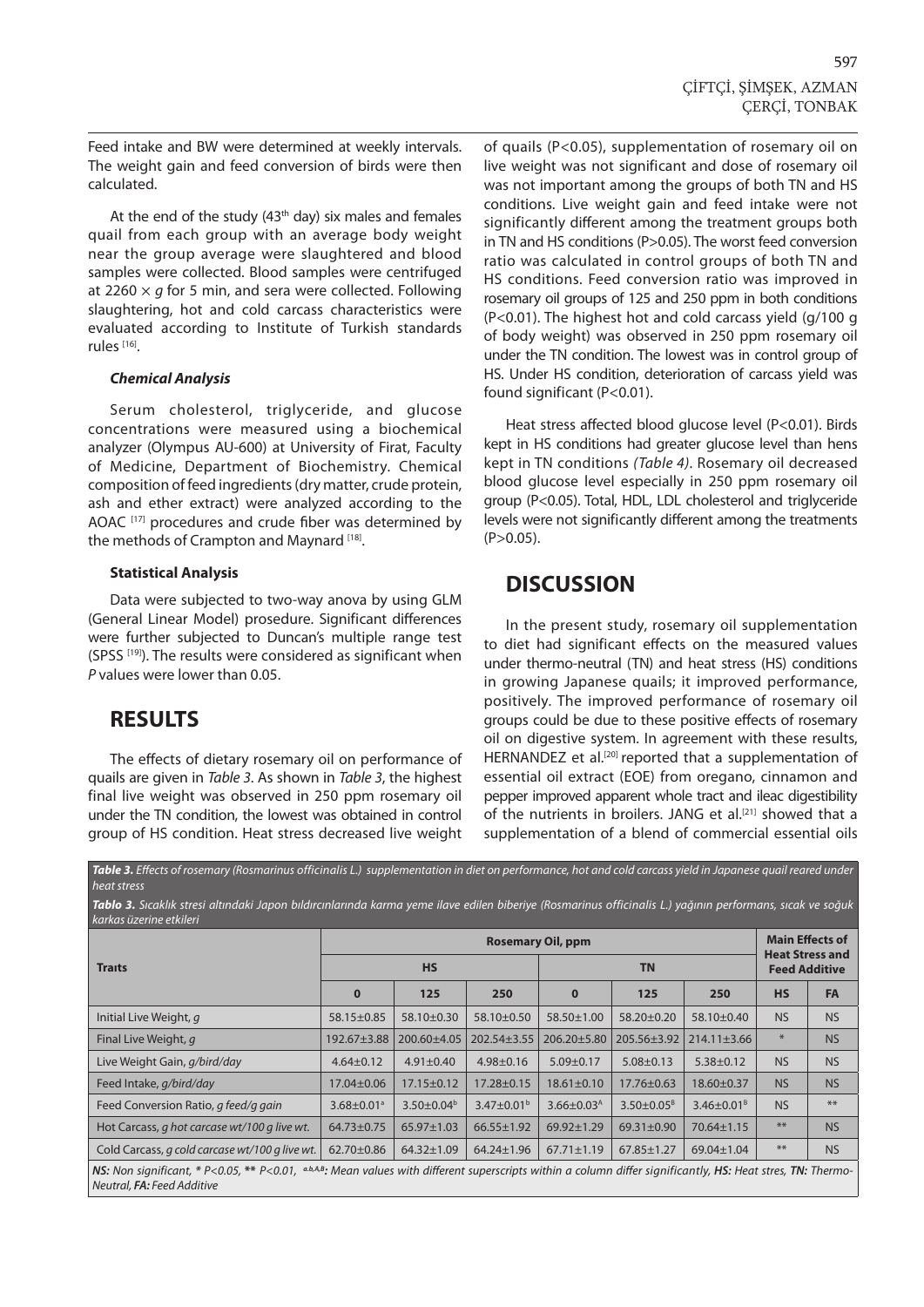*Table 4. Effects of rosemary (Rosmarinus officinalis L.) supplementation in diet on serum glucose and lipid levels in Japanese quails reared under heat stress Tablo 4. Sıcaklık stresi altındaki Japon bıldırcınlarında karma yeme ilave edilen biberiye (Rosmarinus officinalis L.) yağının serum glikoz ve lipit seviyelerinin* 

|                                                                                                                                                                                                          | <b>Rosemary Oil, ppm</b> |                           |                          |                          |                                                |                          |           | <b>Main Effects of</b> |  |
|----------------------------------------------------------------------------------------------------------------------------------------------------------------------------------------------------------|--------------------------|---------------------------|--------------------------|--------------------------|------------------------------------------------|--------------------------|-----------|------------------------|--|
| Traits, mg/dl                                                                                                                                                                                            |                          | <b>HS</b>                 |                          |                          | <b>Heat Stress and</b><br><b>Feed Additive</b> |                          |           |                        |  |
|                                                                                                                                                                                                          | $\bf{0}$                 | 125                       | 250                      | $\bf{0}$                 | 125                                            | 250                      | <b>HS</b> | <b>FA</b>              |  |
| Glucose                                                                                                                                                                                                  | 289.67±5.53 <sup>a</sup> | 273.67±7.27 <sup>ab</sup> | 257.33±7.01 <sup>b</sup> | 215.80±8.34 <sup>8</sup> | 251.17±8.30 <sup>A</sup>                       | 201.80±5.63 <sup>B</sup> | **        | *                      |  |
| <b>Total Cholesterol</b>                                                                                                                                                                                 | 209.00±32.75             | 175.00±21.99              | $165.33 \pm 16.71$       | 152.67±29.01             | 154.60±25.95                                   | 149.83±18.56             | <b>NS</b> | <b>NS</b>              |  |
| Triglyceride                                                                                                                                                                                             | 919.50±176.44            | 913.00±90.93              | 881.83±231.30            | 680.20±155.41            | 741.00±243.22                                  | 614.33±97.58             | <b>NS</b> | <b>NS</b>              |  |
| <b>HDL Cholesterol</b>                                                                                                                                                                                   | 69.33±9.97               | 69.67±3.52                | 70.80±7.04               | 75.00±4.80               | 82.80±9.64                                     | $80.00 + 5.29$           | <b>NS</b> | <b>NS</b>              |  |
| <b>LDL Cholesterol</b>                                                                                                                                                                                   | 95.40±12.08              | $60.83 \pm 13.13$         | $60.33 \pm 9.03$         | 54.80±10.19              | $60.00 \pm 7.22$                               | $58.83 \pm 8.51$         | <b>NS</b> | <b>NS</b>              |  |
| NS: Non significant, * P<0.05, ** P<0.01, $a_{A}a_{B}$ . Mean values with different superscripts within a column differ significantly, HS: Heat stres, TN: Thermo-<br>Neutral, <b>FA</b> : Feed Additive |                          |                           |                          |                          |                                                |                          |           |                        |  |

combined with lactic acid increased trypsin and pancreatic amylase activity in broilers. Rosemary's oils obtained from natural plants showed high variations of their antimicrobial and antioxidant activity [14,15]. Previous studies reported that dietary antioxidants, such as vitamin C, E, flavonoids, and phenolic can reduce oxidative damage in animals which is generated by different stress sources [22,23]. Jamroz and Kamel<sup>[24]</sup> who observed improvements of 7.7% in feed conversation ratio fed a diet supplemented with a plant extract containing capsaicin, cinnamaldehyde and carvacrol in broilers. Improved feed conversion in groups with supplemented rosemary oil may be due to the combined effects of all these active ingredients in a positive manner.

At the inspection of the carcass characteristics *(Table 3),* there was significant effect of HS on this parameter. In stressed conditions, elevated concentrations of glucocorticoids exert catabolic effects. This demolition decreases the rate of muscle synthesis and thus results in muscle wasting and retardation in growth [25,26]. Supplementation of rosemary oil to diet did not affect the carcass yields at the present study. However, Simsek et al.<sup>[8]</sup> reported that adding anise oil in the ration had positive effects on the carcass yield in broilers. Also, Alcicek et al.<sup>[27]</sup> showed that supplementation essential oil (Herbomix<sup>TM</sup>) in the ration had positive effects on the carcass yield in broilers. Possibility, the doses of rosemary oil could not have enough action on catabolic effects of glucocorticoids via anti-oxidant activity [28].

Effects of rosemary (*Rosmarinus officinalis L.*) oil supplementation in diet on blood levels of lipids and glucose were investigated in the present study *(Table 4).* We observed that birds kept in HS conditions had greater glucose level than hens kept in TN condition and dietary rosemary oil had a positive effect on blood glucose level. This finding indicates that the rosemary oil might be producing its hypoglycemic activity by a mechanism independent from insulin secretion by the inhibition of endogenous glucose production or the inhibition of intestinal glucose absorption  $[29,30]$ . In a previous study, it has been suggested that 50% ethanol extract of *Rosmarinus* 

*officinalis*, in part, due to intestinal α-glycosidase (AGc) inhibitory activity of its active compound might play a role in controlling dietary glucose uptake in the small intestinal track [31]. In agreement with current results, BAKIREL et al.[32] investigated potential effect of ethanolic extract of *Rosmarinus officinalis* leaves on glucose homeostasis in rabbits. Results of that study showed that ethanolic extracts of leaves of *Rosmarinus officinalis* reduced blood glucose level in normoglycemic and glucose-hyperglycemic rabbits.

In conclusion, rosemary oil supplemented to diet especially at a level of 250 ppm level supplemented diet had positive effects on performance and blood glucose level. The rosemary oil could therefore be considered as a potential natural feed additive for growing quails, due to increasing consumer's demand for healthy animal production after further studies carried out in different stress conditions.

#### **Acknowledgement**

The authors thank to Mr. Fahris KILIC for providing the rosemary oil.

#### **REFERENCES**

**1. Anwar B, Khan Aslam SA, Maqbool A, Khan AKA:** Effects of ascorbic acid and acetylsalicylic acid supplementation on the performance of broiler chicks exposed to heat stres. *Pakistan Vet J,* 24, 109-112, 2004.

**2. Donkoh A:** Ambient temperature: A factor affecting performance and physiological response of broiler chickens. *Int J Biometeorol,* 33, 259-265, 1989.

**3. Çiftçi M, Ertaş ON, Güler T:** Effects of vitamin E and vitamin C dietary supplementation on egg production and egg quality of laying hens exposed to a chronic heat stress. *Revue Med Vet,* 156, 107-111, 2005.

**4. Önol AG, Daşkıran M, Cengiz Ö, Nazlıgül A, Sarı M:** Sıcaklık stresi altındaki erken yumurtlama döneminde olan tavukların rasyonlarına E vitamini ve lizin katkısının performans ve yumurta kabuk özellikleri üzerine etkisi. *Kafkas Univ Vet Fak Derg,* 18 (1): 49-54, 2012.

**5. Şahin K, Smith MO, Önderci M, Şahin N, Gürsu MF, Küçük O:** Supplementation of zinc from organic or inorganic source improves performance and antioxidant status of heat-distressed quail. *Poult Sci,* 84, 882-887, 2005.

**6. Şahin N, Orhan C, Tuzcu M, Şahin K, Küçük O:** The effects of tomato